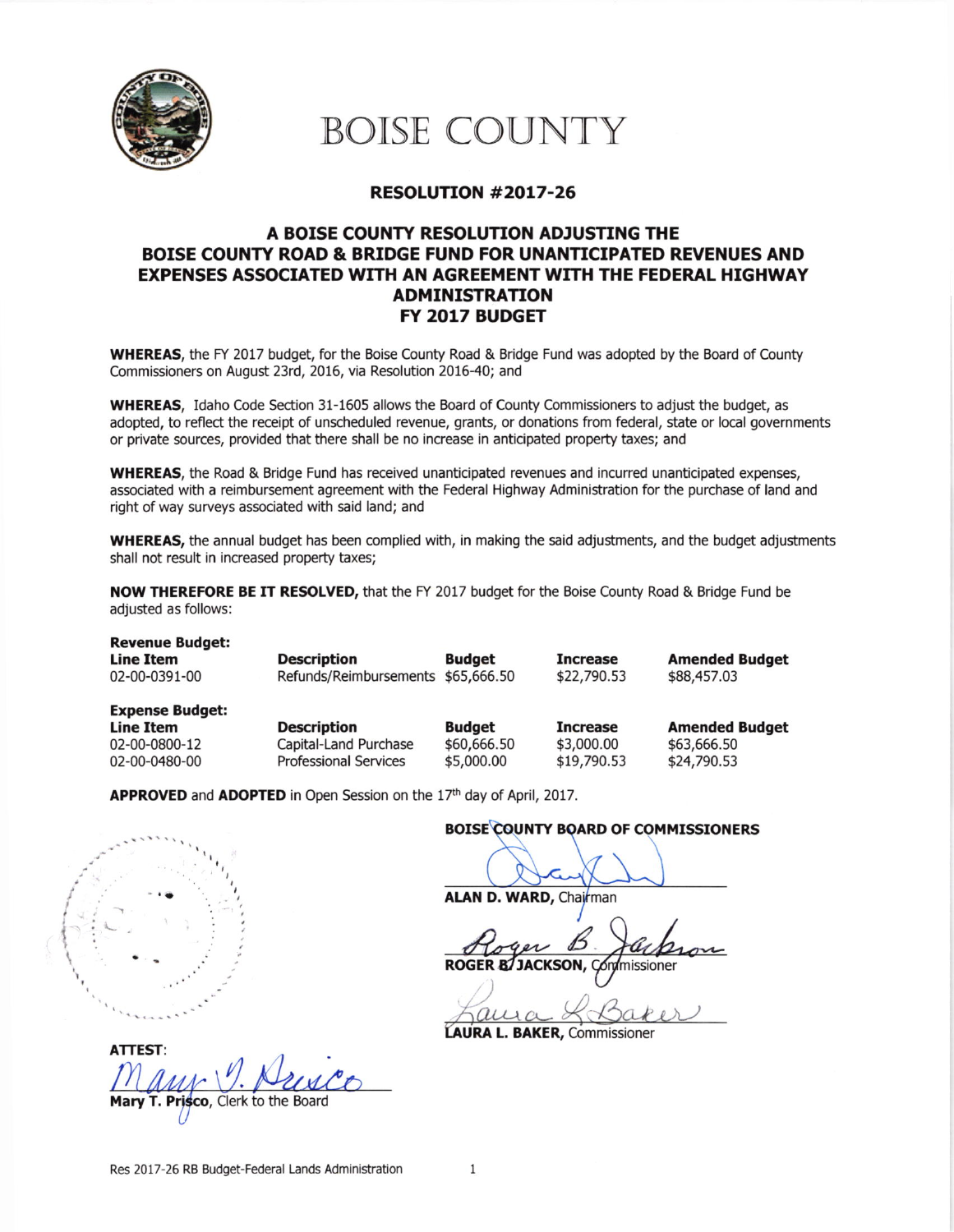

## **Activity - Deposit Accounts**

| Report created:    | 04/05/2017 10:04:03 AM (ET)                                     |
|--------------------|-----------------------------------------------------------------|
| Account:           | 123205054 · '0423 · Checking · General · Available \$338,203.03 |
| Date range:        | 4/4/2017 to 4/5/2017                                            |
| Transaction types: | Selected transactions                                           |
| Detail option:     | Indudes transaction detail                                      |
| Total by day:      | Includes totals by day within the selected date range           |

#### 123205054 · \* 0423 · Checking · General · Available \$338,203.03

| <b>Post Date</b>            | Reference                      | <b>Additional</b><br>Reference            | <b>Description</b>                                                                                                  | Debit | Credit             | <b>Calculated</b><br>Ending<br><b>Balance</b> |
|-----------------------------|--------------------------------|-------------------------------------------|---------------------------------------------------------------------------------------------------------------------|-------|--------------------|-----------------------------------------------|
| 04/05/2017<br>10:03 AM (ET) | <b>FHWA</b><br>TREAS 310<br>MI |                                           | PREAUTHORIZED ACH CREDIT<br>FHWA TREAS 310 MISC PAY 826000284690500 RMR*IV*17<br>-01"Al"19790.53"19790.53"0.00\     |       |                    | \$19,790.53 \$338,203.03                      |
| 04/05/2017<br>10:03 AM (ET) | FHWA<br>TREAS 310<br>M         |                                           | PREAUTHORIZED ACH CREDIT<br>FHWA TREAS 310 MISC PAY 826000284690500 RMR*IV*17<br>$-02^*$ AI*63666.50*63666.50*0.00\ |       | \$63,666.50        |                                               |
| 04/05/2017                  |                                | <b>Total Calculated Credits (2 Items)</b> |                                                                                                                     |       | \$83,457.03        |                                               |
| 04/05/2017                  | Totals                         |                                           |                                                                                                                     |       | \$0.00 \$83,457.03 |                                               |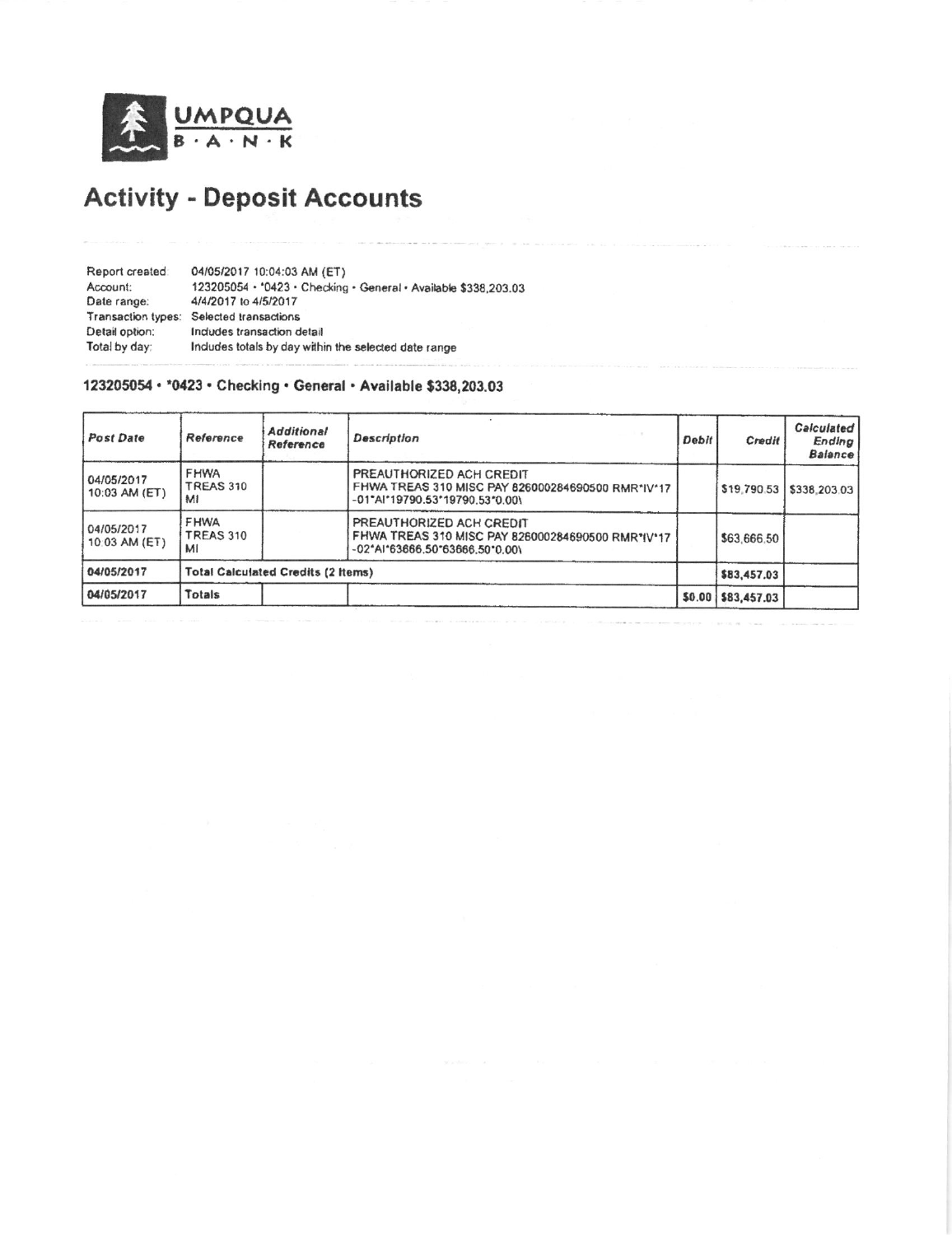### **BOISE COUNTY, ID**

**Lating and product in the control** 

PO BOX 1300<br>IDAHO CITY, ID 83631<br>(208) 793-2380 fax (208) 793-2390

 $\tau$ 

#### 17-01

 $\overline{\phantom{a}}$ 

### $INVOICE$   $=$

| Name    | FEDERAL HIGHWAY ADMINISTRATION                             |          | Date      | 3/30/2017  |  |
|---------|------------------------------------------------------------|----------|-----------|------------|--|
|         | WESTERN FEDERAL LANDS A/P BRANCH, AMZ-150<br>PO BOX 268865 |          |           |            |  |
| Address |                                                            |          |           | Order No.  |  |
| City    | <b>OKLAHOMA CITY</b>                                       | State OK | ZIP 73125 | Rep        |  |
| Fax     |                                                            |          |           | <b>FOB</b> |  |

| Qty           | <b>Description</b>                                      | <b>Unit Price</b>   | <b>TOTAL</b> |
|---------------|---------------------------------------------------------|---------------------|--------------|
|               | WESTERN FEDERAL ADMINISTRATION AGREEMENT NUMBER:        |                     |              |
|               | DTFH7016E00057 PROJECT: ID PFH 24(15)                   |                     |              |
|               | <b>BANKS-LOWMAN HIGHWAY PHASE 4</b>                     |                     |              |
| 1             | BANKS LOWMAN ROAD-PINE FLATS ROW SURVEY-INVOICE# 216368 | \$3,634.28          | \$3,634.28   |
|               | FORSGREN ASSOCIATES INC.                                |                     |              |
|               | PERFORMANCE PERIOD THROUGH 9/25/16-PAID 9/30/16         |                     |              |
| 1             | BANKS LOWMAN ROAD-PINE FLATS ROW SURVEY-INVOICE# 216439 | \$1,405.00          | \$1,405.00   |
|               | FORSGREN ASSOCIATES INC.                                |                     |              |
|               | PERFORMANCE PERIOD THROUGH 11/25/16-PAID 1/9/17         |                     |              |
| 1             | BANKS LOWMAN ROAD-PINE FLATS ROW SURVEY-INVOICE# 216471 | \$11,036.25         | \$11,036.25  |
|               | FORSGREN ASSOCIATES INC.                                |                     |              |
|               | PERFORMANCE PERIOD THROUGH 12/31/16-PAID 2/14/17        |                     |              |
| 1             | BANKS LOWMAN ROAD-PINE FLATS ROW SURVEY-INVOICE# 217016 | \$3,715.00          | \$3,715.00   |
|               | FORSGREN ASSOCIATES INC.                                |                     |              |
|               | PERFORMANCE PERIOD THROUGH 1/25/17-PAID 3/1/17          |                     |              |
|               |                                                         | SubTotal            | \$19,790.53  |
|               | <b>Payment Details</b>                                  | Shipping & Handling | \$0.00       |
|               | Cash                                                    | <b>Taxes</b>        |              |
| $\circledast$ | Check                                                   |                     |              |
| ∩             | <b>Credit Card</b>                                      | <b>TOTAL</b>        | \$19,790.53  |
| Name          |                                                         |                     |              |
| CC#           |                                                         |                     |              |
|               | <b>Expires</b>                                          |                     |              |
|               |                                                         |                     |              |